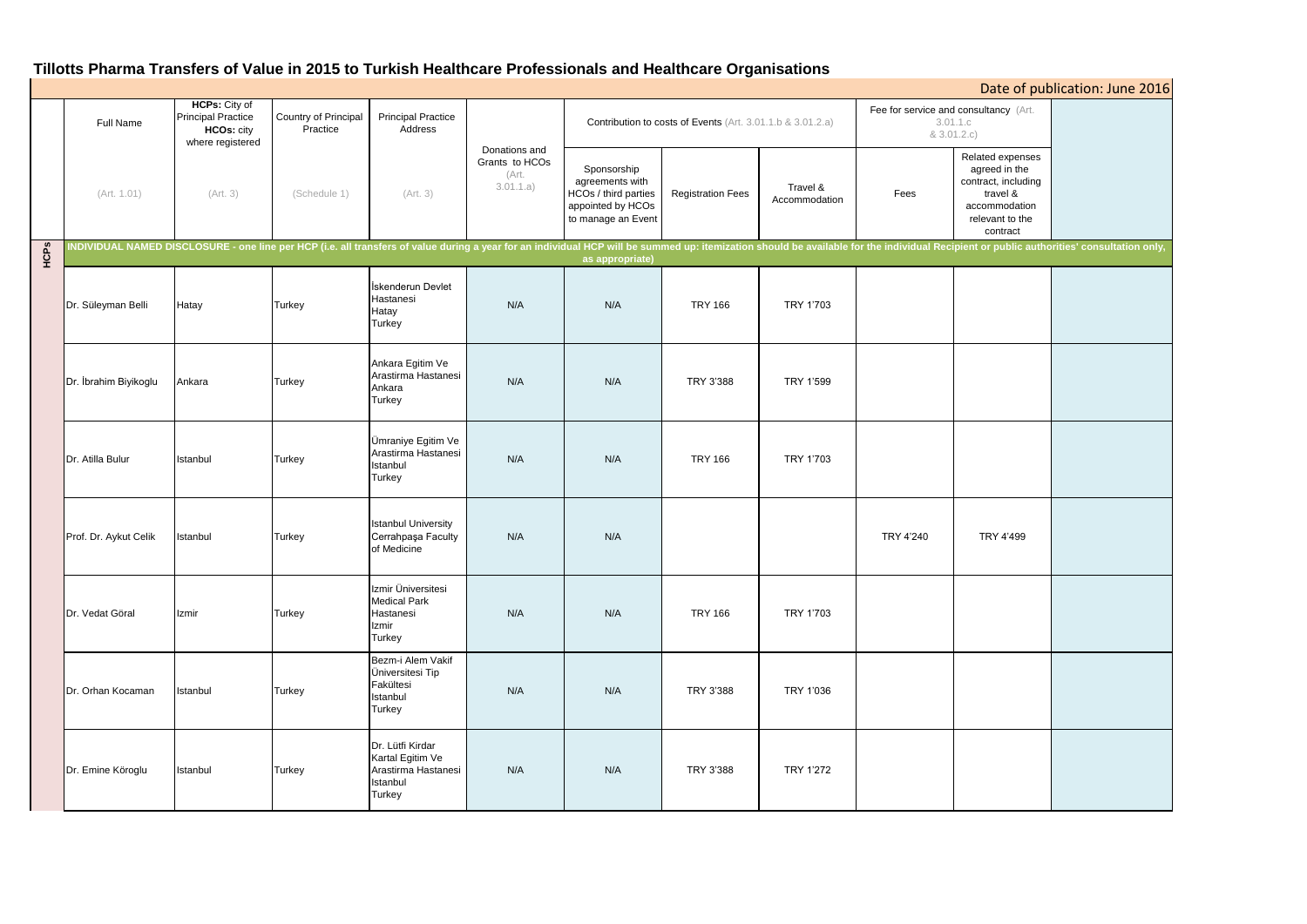| Dr. Erol Önal                    | <b>Balikesir</b> | Turkey | Balikesir Özel Sevgi<br>Hastanesi<br><b>Balikesir</b><br><b>Turkey</b>                    | N/A | N/A | <b>TRY 166</b> | TRY 1'703 |  |
|----------------------------------|------------------|--------|-------------------------------------------------------------------------------------------|-----|-----|----------------|-----------|--|
| Dr. İlyas Şahin                  | Yalova           | Turkey | Özel Atakent<br>Hastanesi<br>Yalova<br><b>Turkey</b>                                      | N/A | N/A | <b>TRY 166</b> | TRY 1'703 |  |
| Dr. Aliye Soylu                  | Istanbul         | Turkey | Bakirköy Sadi<br>Konuk Egitim Ve<br>Arastirma Hastanesi<br>Istanbul<br>Turkey             | N/A | N/A | <b>TRY 166</b> | TRY 1'703 |  |
| Dr. Ebru Tas                     | Istanbul         | Turkey | İstanbul Egitim Ve<br>Arastirma Hastanesi<br>Istanbul<br><b>Turkey</b>                    | N/A | N/A | <b>TRY 166</b> | TRY 1'703 |  |
| Dr. Isil Tuzcuoglu               | Manisa           | Turkey | Manisa<br>Merkezefendi Devlet<br>Hastanesi<br>Manisa<br>Turkey                            | N/A | N/A | <b>TRY 166</b> | TRY 1'703 |  |
| Dr. Hüseyin Saadettin<br>Uslusoy | Antalya          | Turkey | Özel Ofm Antalya<br>Hastanesi<br>Antalya<br>Turkey                                        | N/A | N/A | <b>TRY 166</b> | TRY 1'703 |  |
| Dr. Nalan Gülsen Ünal   İzmir    |                  | Turkey | Ege Üniversitesi Tip<br>Fakültesi Hastanesi<br>Izmir<br>Turkey                            | N/A | N/A | TRY 3'388      | TRY 1'423 |  |
| Dr. Abdullah Özgür<br>Yeniova    | Tokat            | Turkey | Gaziosmanpasa<br>Üniversitesi<br>Arastirma Ve<br>Uygulama<br>Hastanesi<br>Tokat<br>Turkey | N/A | N/A | <b>TRY 166</b> | TRY 1'703 |  |
| Dr. Hakan Yildiz                 | Tokat            | Turkey | Biruni Üniversitesi<br>Hastanesi<br>Istanbul<br>Turkey                                    | N/A | N/A | <b>TRY 166</b> | TRY 1'703 |  |
| Dr. Zehra Yilmaz                 | Denizli          | Turkey | Denizli Özel Saglik<br>Hastanesi<br>Denizli<br>Turkey                                     | N/A | N/A | <b>TRY 166</b> | TRY 1'703 |  |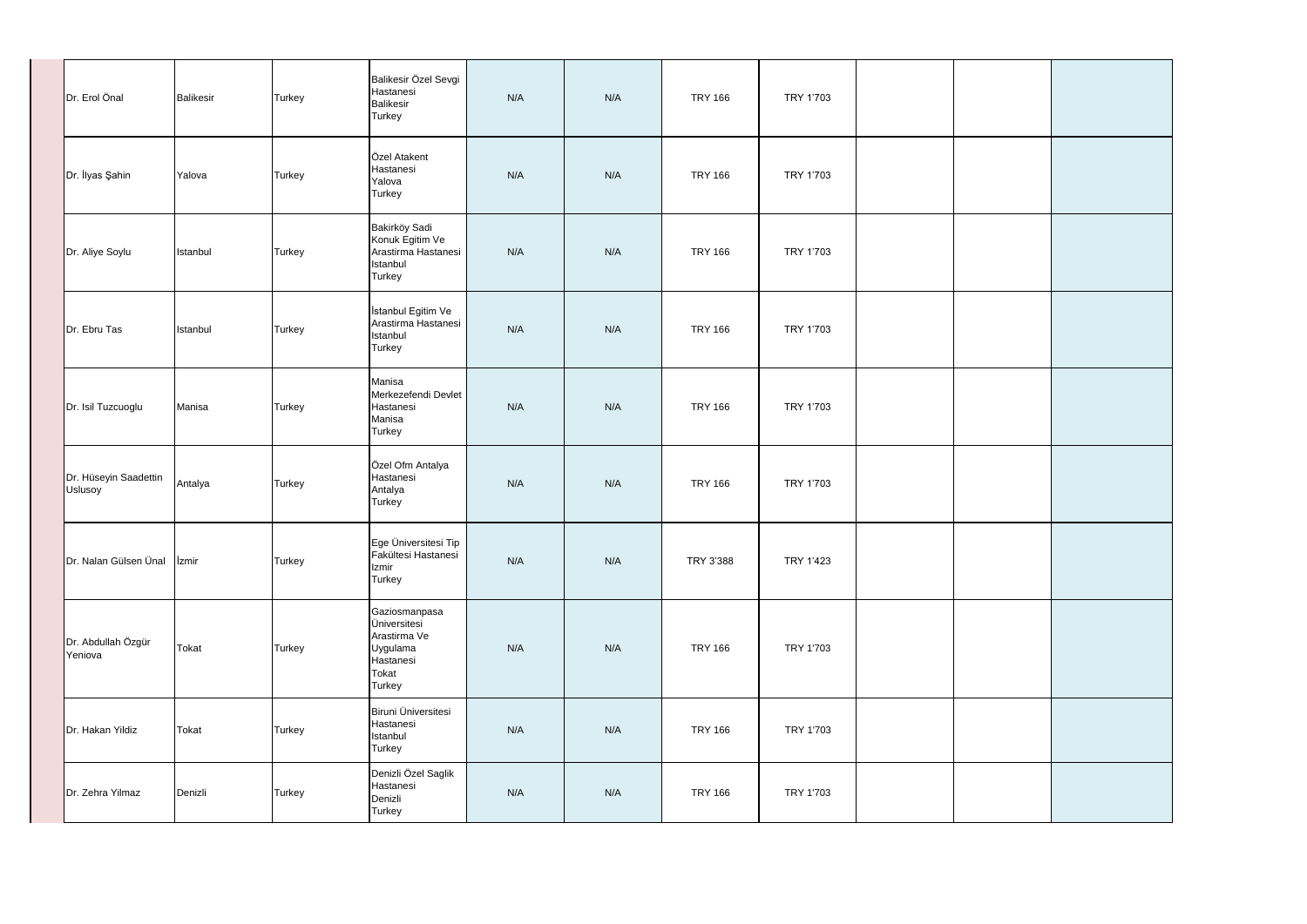|       | OTHER, NOT INCLUDED ABOVE - where information cannot be disclosed on an individual basis for legal reasons<br>Aggregate amount attributable to transfers of value to such Recipients                                           | N/A | N/A                  | TRY 5'368      | TRY 12'743     |  |  |
|-------|--------------------------------------------------------------------------------------------------------------------------------------------------------------------------------------------------------------------------------|-----|----------------------|----------------|----------------|--|--|
|       | Number of Recipients in aggregate disclosure                                                                                                                                                                                   | N/A | N/A                  | $\overline{7}$ | $\overline{7}$ |  |  |
|       | % of the number of Recipients included in the aggregate disclosure in the total number of<br>Recipients<br>disclosed - Art. 3.02                                                                                               | N/A | N/A                  | 30%            | 30%            |  |  |
| HCOS  | INDIVIDUAL NAMED DISCLOSURE - one line per HCO (i.e. all transfers of value during a year for an individual HCO will be summed up: itemization should be available for the individual Recipient or public authorities' consult |     | as appropriate)      |                |                |  |  |
|       | OTHER, NOT INCLUDED ABOVE - where information cannot be disclosed on an individual basis for legal reasons<br>Aggregate amount attributable to transfers of value to such Recipients                                           |     |                      |                |                |  |  |
|       | Number of Recipients in aggregate disclosure<br>% of the number of Recipients included in the aggregate disclosure in the total number of                                                                                      |     |                      |                |                |  |  |
|       | Recipients<br>disclosed - Art. 3.02                                                                                                                                                                                            |     |                      |                |                |  |  |
| R & D | Transfers of Value re Research & Development as defined - Article 3.04 and Schedule 1                                                                                                                                          |     | AGGREGATE DISCLOSURE |                |                |  |  |